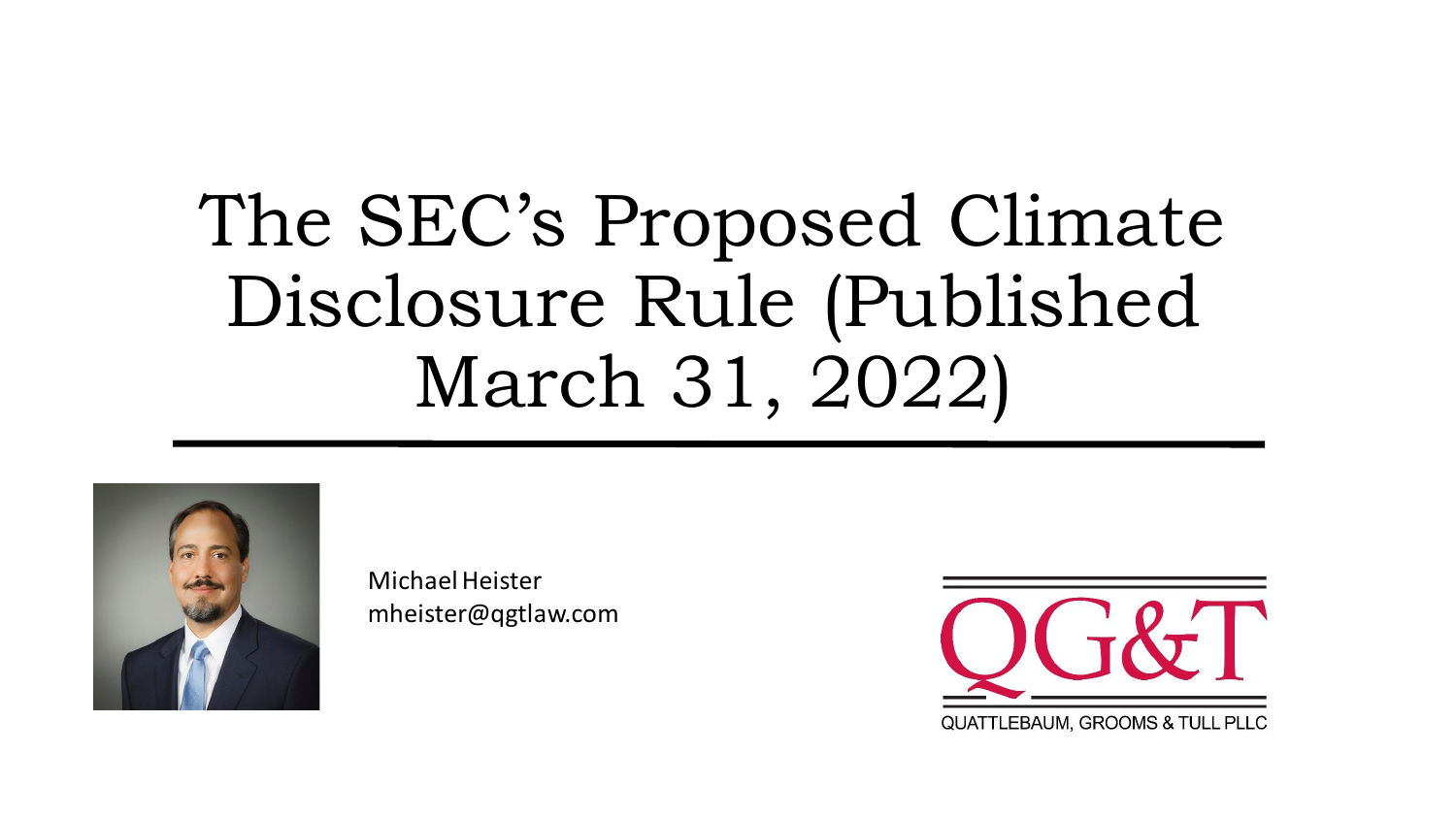# The U.S. Securities and Exchange Commission



- February 8, 2010 *Commission Guidance Regarding Disclosures Related to Climate Change*
- March 20, 2021 the SEC forms its Climate and Environmental, Social and Governance Task Force
- March 21, 2022 Proposed Rule, *The Enhancement and Standardization of Climate-Related Disclosures for Investors*
	- *>500 pages*
	- *>800 questions*

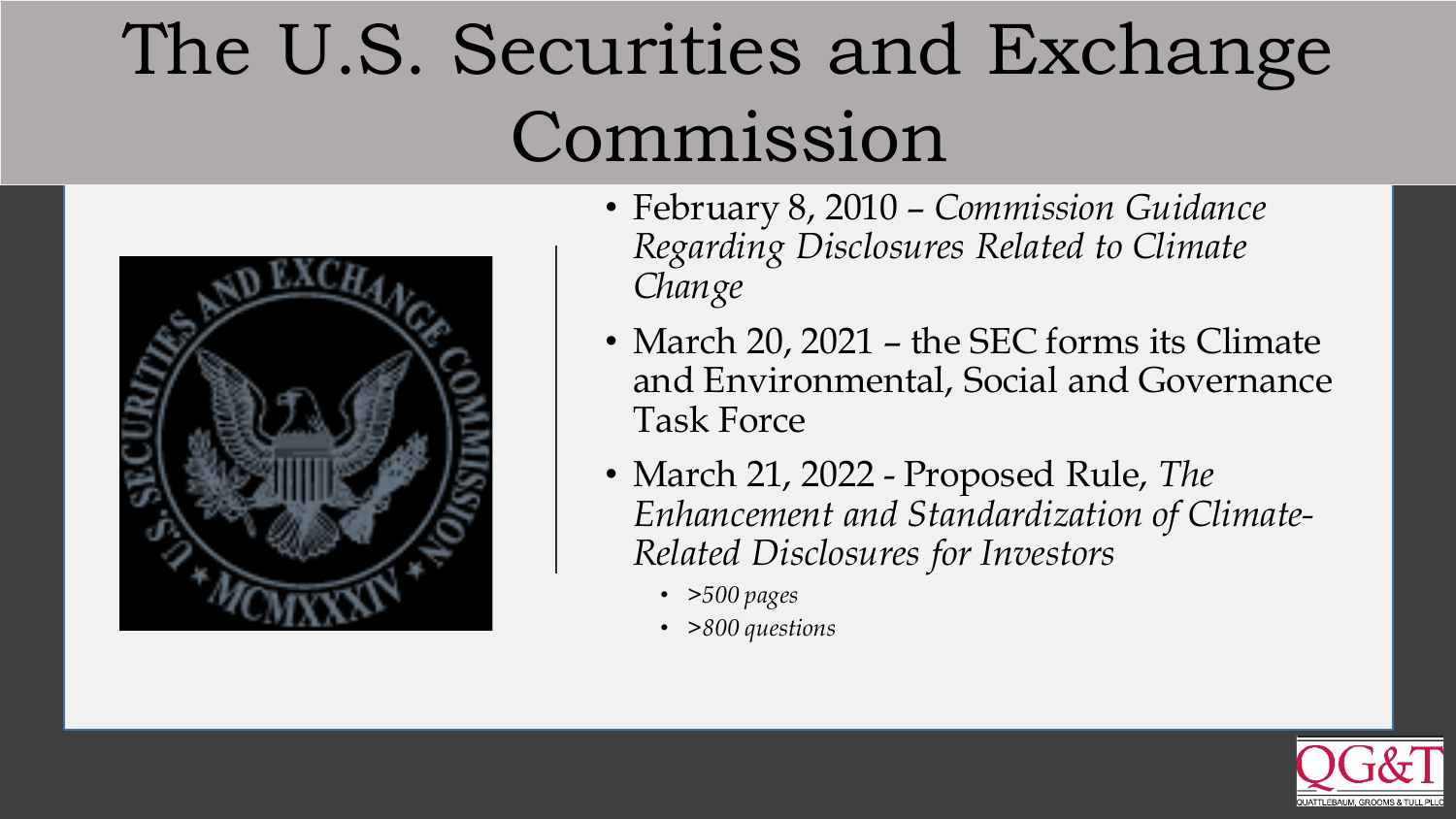#### **Table of Contents**

| C. The Growing Investor Demand for Climate-Related Risk Disclosure and Related |  |
|--------------------------------------------------------------------------------|--|
|                                                                                |  |
| 2. Third-Party Data, Voluntary Disclosure Frameworks, and International        |  |
|                                                                                |  |
|                                                                                |  |
|                                                                                |  |
|                                                                                |  |
|                                                                                |  |

15 U.S.C. 77a et seq.  $\mathbf{1}$ 

 $2$  15 U.S.C. 78a et seq.

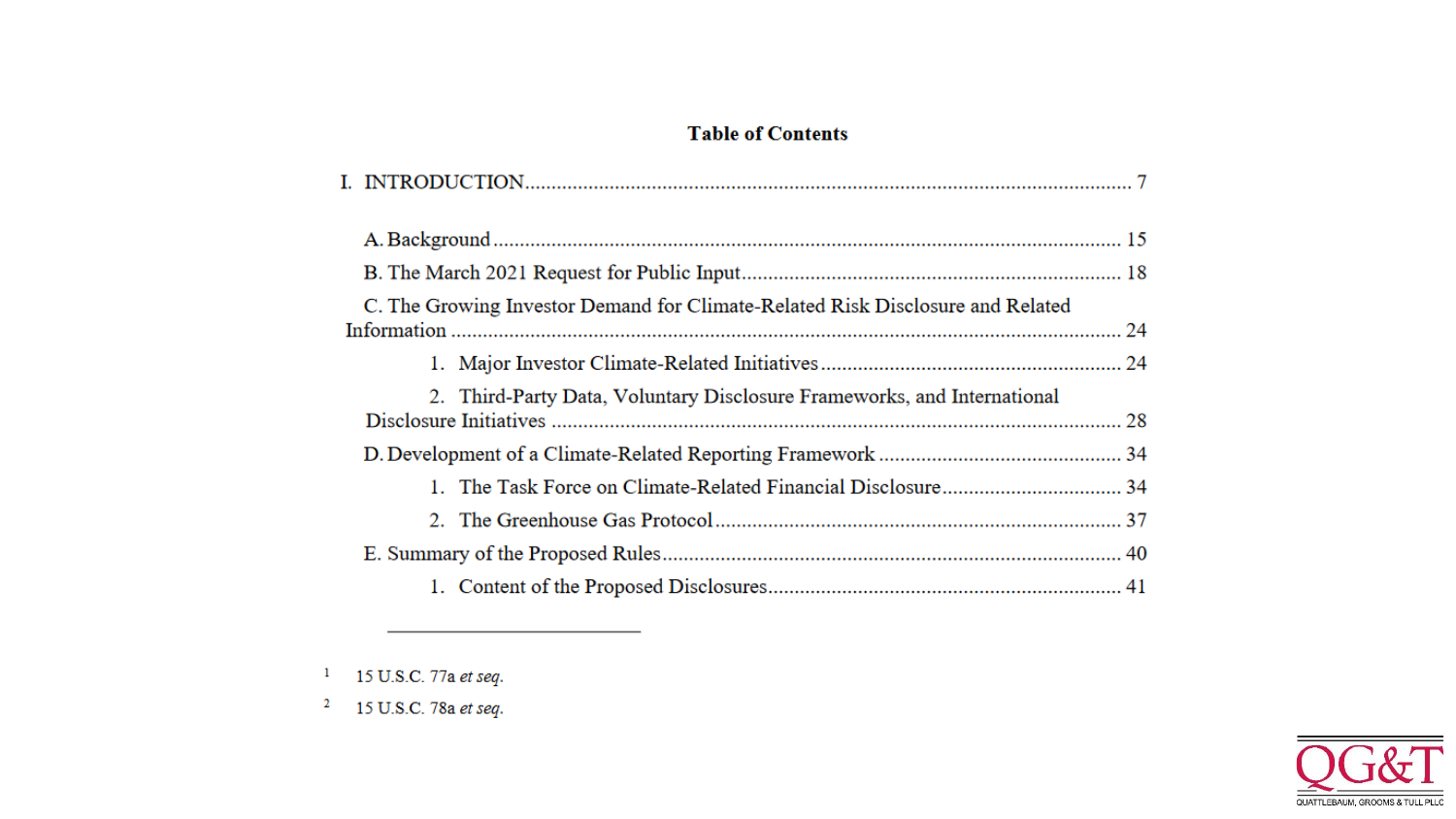| 3. Attestation for Scope 1 and Scope 2 Emissions Disclosure 44                   |  |
|----------------------------------------------------------------------------------|--|
| 4. Phase-In Periods and Accommodations for the Proposed Disclosures 45           |  |
|                                                                                  |  |
|                                                                                  |  |
|                                                                                  |  |
|                                                                                  |  |
|                                                                                  |  |
|                                                                                  |  |
| 1. Definitions of Climate-Related Risks and Climate-Related Opportunities 56     |  |
|                                                                                  |  |
| C. Disclosure Regarding Climate-Related Impacts on Strategy, Business Model, and |  |
|                                                                                  |  |
|                                                                                  |  |
| 2. Disclosure of Carbon Offsets or Renewable Energy Credits If Used  77          |  |
|                                                                                  |  |
|                                                                                  |  |
|                                                                                  |  |
|                                                                                  |  |
|                                                                                  |  |
|                                                                                  |  |
| 1. Disclosure of Processes for Identifying, Assessing, and Managing Climate-     |  |
|                                                                                  |  |
|                                                                                  |  |
|                                                                                  |  |
|                                                                                  |  |
|                                                                                  |  |
|                                                                                  |  |
| 5. Inclusion of Climate-Related Metrics in the Financial Statements 144          |  |
|                                                                                  |  |
|                                                                                  |  |
| 2. GHG Emissions Methodology and Related Instructions  185                       |  |
| 3. The Scope 3 Emissions Disclosure Safe Harbor and Other Accommodations. 208    |  |
|                                                                                  |  |
|                                                                                  |  |

| 3. GHG Emissions Attestation Engagement and Report Requirements  247                   |  |
|----------------------------------------------------------------------------------------|--|
|                                                                                        |  |
|                                                                                        |  |
|                                                                                        |  |
| J. Registrants Subject to the Climate-Related Disclosure Rules and Affected Forms  275 |  |
|                                                                                        |  |
|                                                                                        |  |
|                                                                                        |  |
|                                                                                        |  |
|                                                                                        |  |
|                                                                                        |  |
|                                                                                        |  |
|                                                                                        |  |
|                                                                                        |  |
|                                                                                        |  |
|                                                                                        |  |
|                                                                                        |  |
|                                                                                        |  |
|                                                                                        |  |
|                                                                                        |  |
| b. Climate-specific factors that exacerbate impediments to voluntary disclosure 327    |  |
|                                                                                        |  |
|                                                                                        |  |
|                                                                                        |  |
| D. Anticipated Effects on Efficiency, Competition, and Capital Formation 392           |  |
|                                                                                        |  |
|                                                                                        |  |
|                                                                                        |  |
|                                                                                        |  |
|                                                                                        |  |
|                                                                                        |  |
|                                                                                        |  |
|                                                                                        |  |

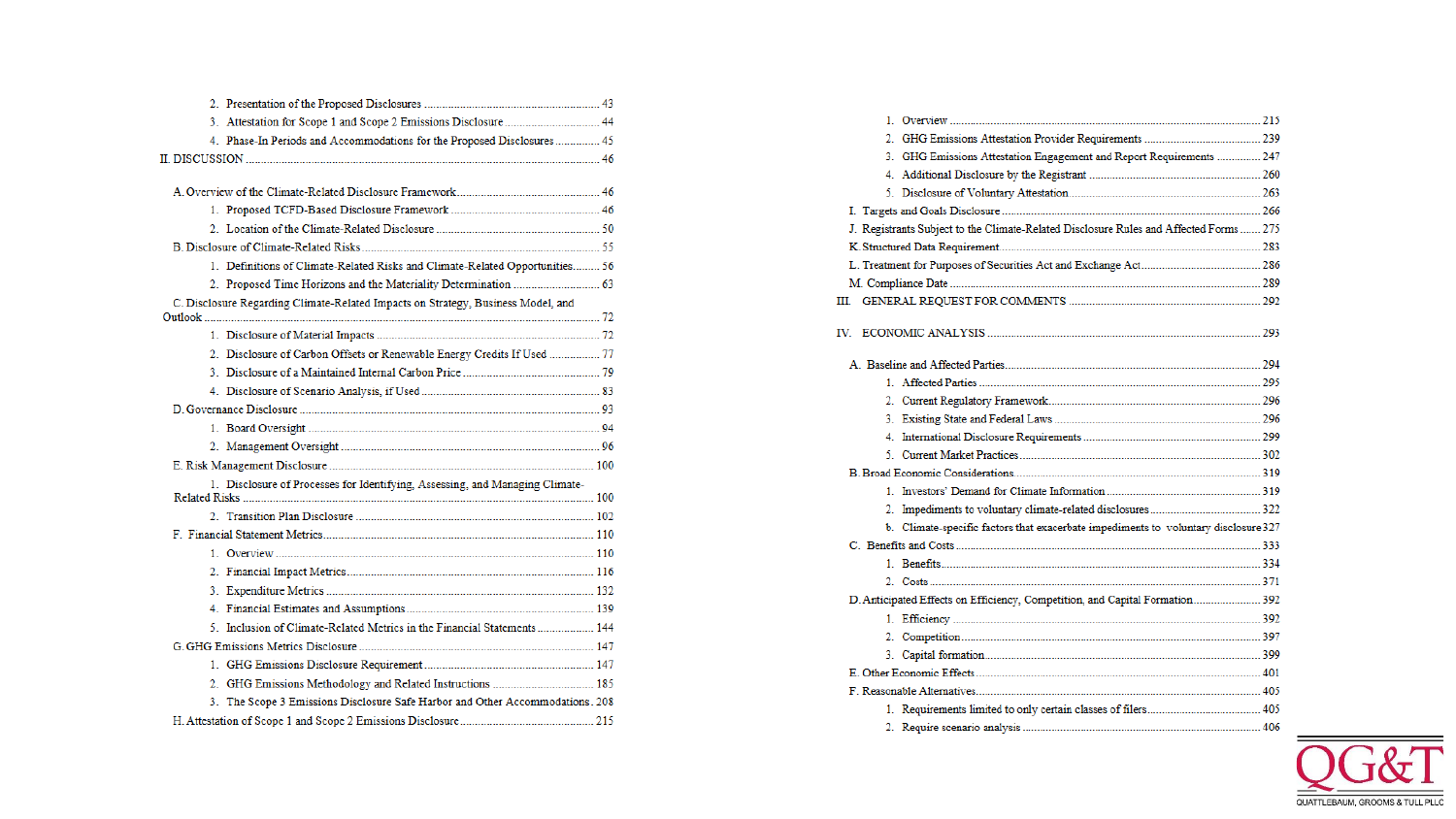| 4. Permit GHG emissions disclosures to be "furnished" instead of "filed"  409<br>5. Do not require Scope 3 emissions for registrants with a target or goal related to<br>Scope 3 миллиональной политики политики политики политики политики политики политики 409<br>6. Exempt EGCs from Scope 3 emissions disclosure requirements 410<br>9. Require large accelerated filers and accelerated filers to provide a management<br>assessment and to obtain an attestation report covering the effectiveness of controls over<br>10. Require reasonable assurance for Scopes 1 and 2 emissions disclosures from all<br>11. Require limited, not reasonable, assurance for large accelerated filers and/or<br>12. In lieu of requiring assurance, require disclosure about any assurance obtained<br>B. Summary of the Proposed Amendments' Effects on the Collections of Information  422<br>C. Incremental and Aggregate Burden and Cost Estimates for the Proposed Amendments437<br>D. Reporting, Recordkeeping, and Other Compliance Requirements 445<br>VII. SMALL BUSINESS REGULATORY ENFORCEMENT FAIRNESS ACT  449 | 3. Require specific external protocol for GHG emissions disclosure  407 |  |
|-----------------------------------------------------------------------------------------------------------------------------------------------------------------------------------------------------------------------------------------------------------------------------------------------------------------------------------------------------------------------------------------------------------------------------------------------------------------------------------------------------------------------------------------------------------------------------------------------------------------------------------------------------------------------------------------------------------------------------------------------------------------------------------------------------------------------------------------------------------------------------------------------------------------------------------------------------------------------------------------------------------------------------------------------------------------------------------------------------------------------|-------------------------------------------------------------------------|--|
|                                                                                                                                                                                                                                                                                                                                                                                                                                                                                                                                                                                                                                                                                                                                                                                                                                                                                                                                                                                                                                                                                                                       |                                                                         |  |
|                                                                                                                                                                                                                                                                                                                                                                                                                                                                                                                                                                                                                                                                                                                                                                                                                                                                                                                                                                                                                                                                                                                       |                                                                         |  |
|                                                                                                                                                                                                                                                                                                                                                                                                                                                                                                                                                                                                                                                                                                                                                                                                                                                                                                                                                                                                                                                                                                                       |                                                                         |  |
|                                                                                                                                                                                                                                                                                                                                                                                                                                                                                                                                                                                                                                                                                                                                                                                                                                                                                                                                                                                                                                                                                                                       |                                                                         |  |
|                                                                                                                                                                                                                                                                                                                                                                                                                                                                                                                                                                                                                                                                                                                                                                                                                                                                                                                                                                                                                                                                                                                       |                                                                         |  |
|                                                                                                                                                                                                                                                                                                                                                                                                                                                                                                                                                                                                                                                                                                                                                                                                                                                                                                                                                                                                                                                                                                                       |                                                                         |  |
|                                                                                                                                                                                                                                                                                                                                                                                                                                                                                                                                                                                                                                                                                                                                                                                                                                                                                                                                                                                                                                                                                                                       |                                                                         |  |
|                                                                                                                                                                                                                                                                                                                                                                                                                                                                                                                                                                                                                                                                                                                                                                                                                                                                                                                                                                                                                                                                                                                       |                                                                         |  |
|                                                                                                                                                                                                                                                                                                                                                                                                                                                                                                                                                                                                                                                                                                                                                                                                                                                                                                                                                                                                                                                                                                                       |                                                                         |  |
|                                                                                                                                                                                                                                                                                                                                                                                                                                                                                                                                                                                                                                                                                                                                                                                                                                                                                                                                                                                                                                                                                                                       |                                                                         |  |
|                                                                                                                                                                                                                                                                                                                                                                                                                                                                                                                                                                                                                                                                                                                                                                                                                                                                                                                                                                                                                                                                                                                       |                                                                         |  |
|                                                                                                                                                                                                                                                                                                                                                                                                                                                                                                                                                                                                                                                                                                                                                                                                                                                                                                                                                                                                                                                                                                                       |                                                                         |  |
|                                                                                                                                                                                                                                                                                                                                                                                                                                                                                                                                                                                                                                                                                                                                                                                                                                                                                                                                                                                                                                                                                                                       |                                                                         |  |
|                                                                                                                                                                                                                                                                                                                                                                                                                                                                                                                                                                                                                                                                                                                                                                                                                                                                                                                                                                                                                                                                                                                       |                                                                         |  |
|                                                                                                                                                                                                                                                                                                                                                                                                                                                                                                                                                                                                                                                                                                                                                                                                                                                                                                                                                                                                                                                                                                                       |                                                                         |  |
|                                                                                                                                                                                                                                                                                                                                                                                                                                                                                                                                                                                                                                                                                                                                                                                                                                                                                                                                                                                                                                                                                                                       |                                                                         |  |
|                                                                                                                                                                                                                                                                                                                                                                                                                                                                                                                                                                                                                                                                                                                                                                                                                                                                                                                                                                                                                                                                                                                       |                                                                         |  |
|                                                                                                                                                                                                                                                                                                                                                                                                                                                                                                                                                                                                                                                                                                                                                                                                                                                                                                                                                                                                                                                                                                                       |                                                                         |  |
|                                                                                                                                                                                                                                                                                                                                                                                                                                                                                                                                                                                                                                                                                                                                                                                                                                                                                                                                                                                                                                                                                                                       |                                                                         |  |
|                                                                                                                                                                                                                                                                                                                                                                                                                                                                                                                                                                                                                                                                                                                                                                                                                                                                                                                                                                                                                                                                                                                       |                                                                         |  |
|                                                                                                                                                                                                                                                                                                                                                                                                                                                                                                                                                                                                                                                                                                                                                                                                                                                                                                                                                                                                                                                                                                                       |                                                                         |  |
|                                                                                                                                                                                                                                                                                                                                                                                                                                                                                                                                                                                                                                                                                                                                                                                                                                                                                                                                                                                                                                                                                                                       |                                                                         |  |
|                                                                                                                                                                                                                                                                                                                                                                                                                                                                                                                                                                                                                                                                                                                                                                                                                                                                                                                                                                                                                                                                                                                       |                                                                         |  |
|                                                                                                                                                                                                                                                                                                                                                                                                                                                                                                                                                                                                                                                                                                                                                                                                                                                                                                                                                                                                                                                                                                                       |                                                                         |  |
|                                                                                                                                                                                                                                                                                                                                                                                                                                                                                                                                                                                                                                                                                                                                                                                                                                                                                                                                                                                                                                                                                                                       |                                                                         |  |
|                                                                                                                                                                                                                                                                                                                                                                                                                                                                                                                                                                                                                                                                                                                                                                                                                                                                                                                                                                                                                                                                                                                       |                                                                         |  |
|                                                                                                                                                                                                                                                                                                                                                                                                                                                                                                                                                                                                                                                                                                                                                                                                                                                                                                                                                                                                                                                                                                                       |                                                                         |  |

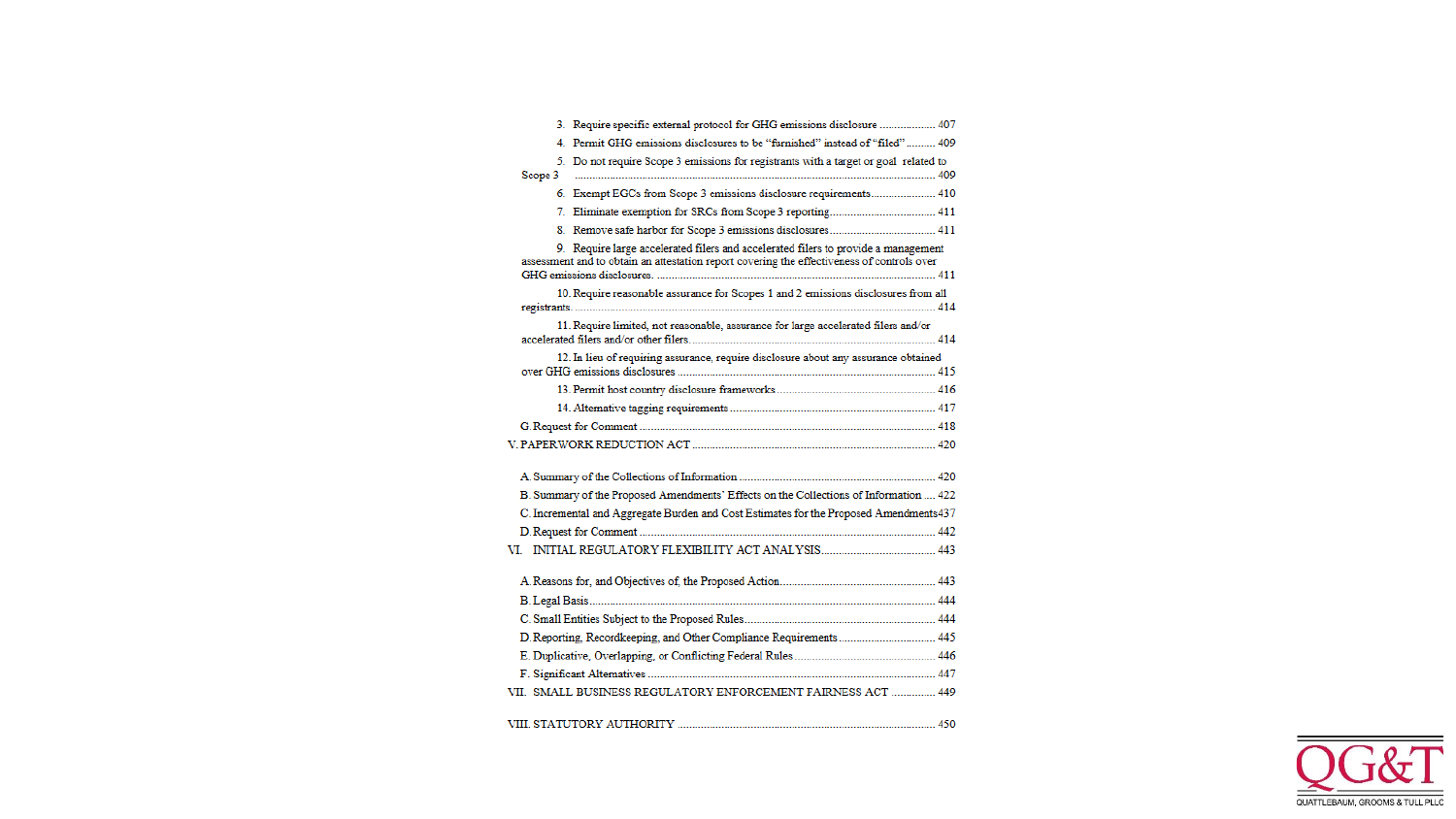# Taking a Step Back

#### ESG Environmental, Social (Sustainability) and Governance



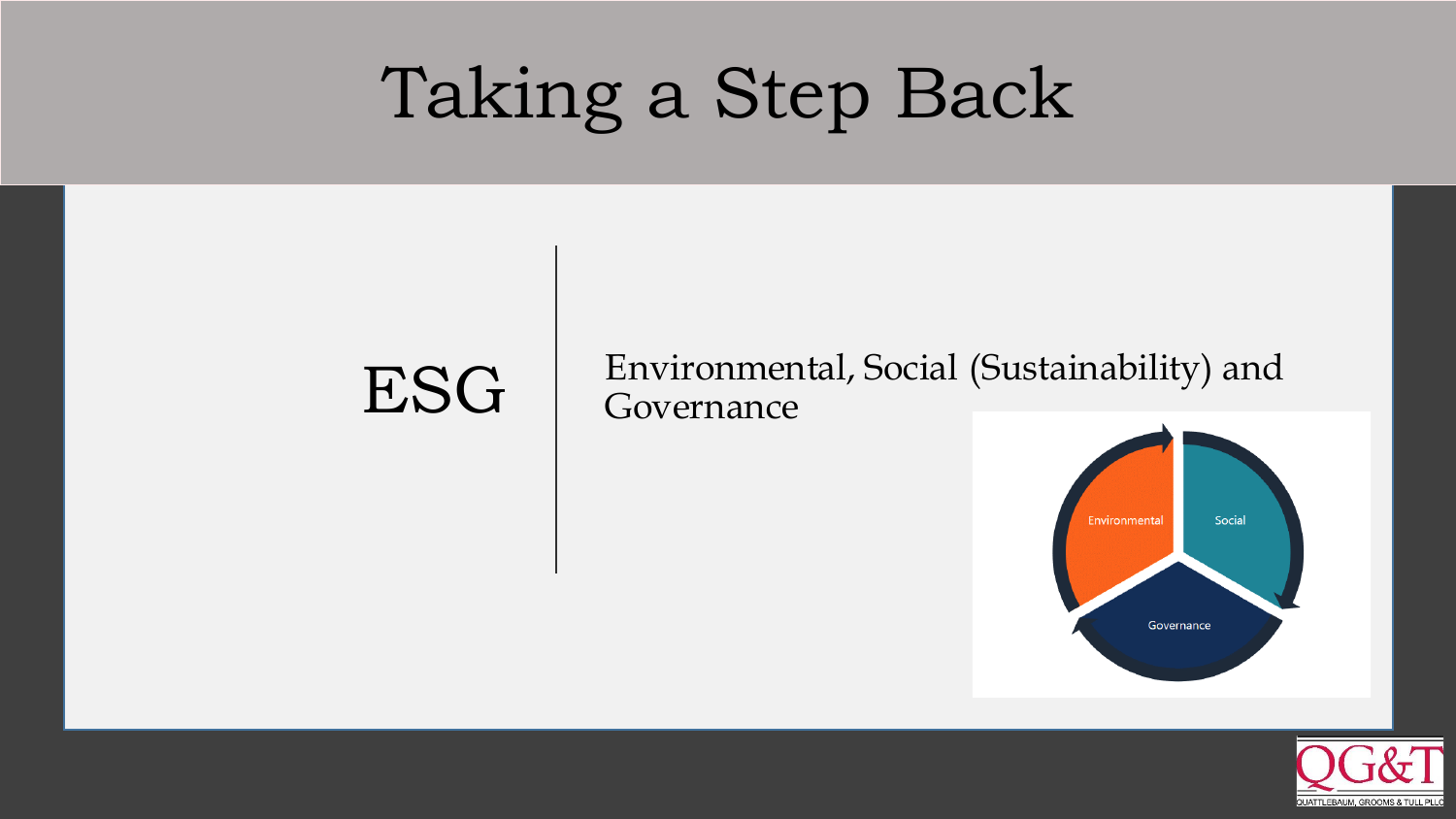# What Problems Are They Confronting?

## ESG



- Scope 3 emissions
- Governance
- Sustainability in practice
- Corporate culture
- Partnerships
- Ethics



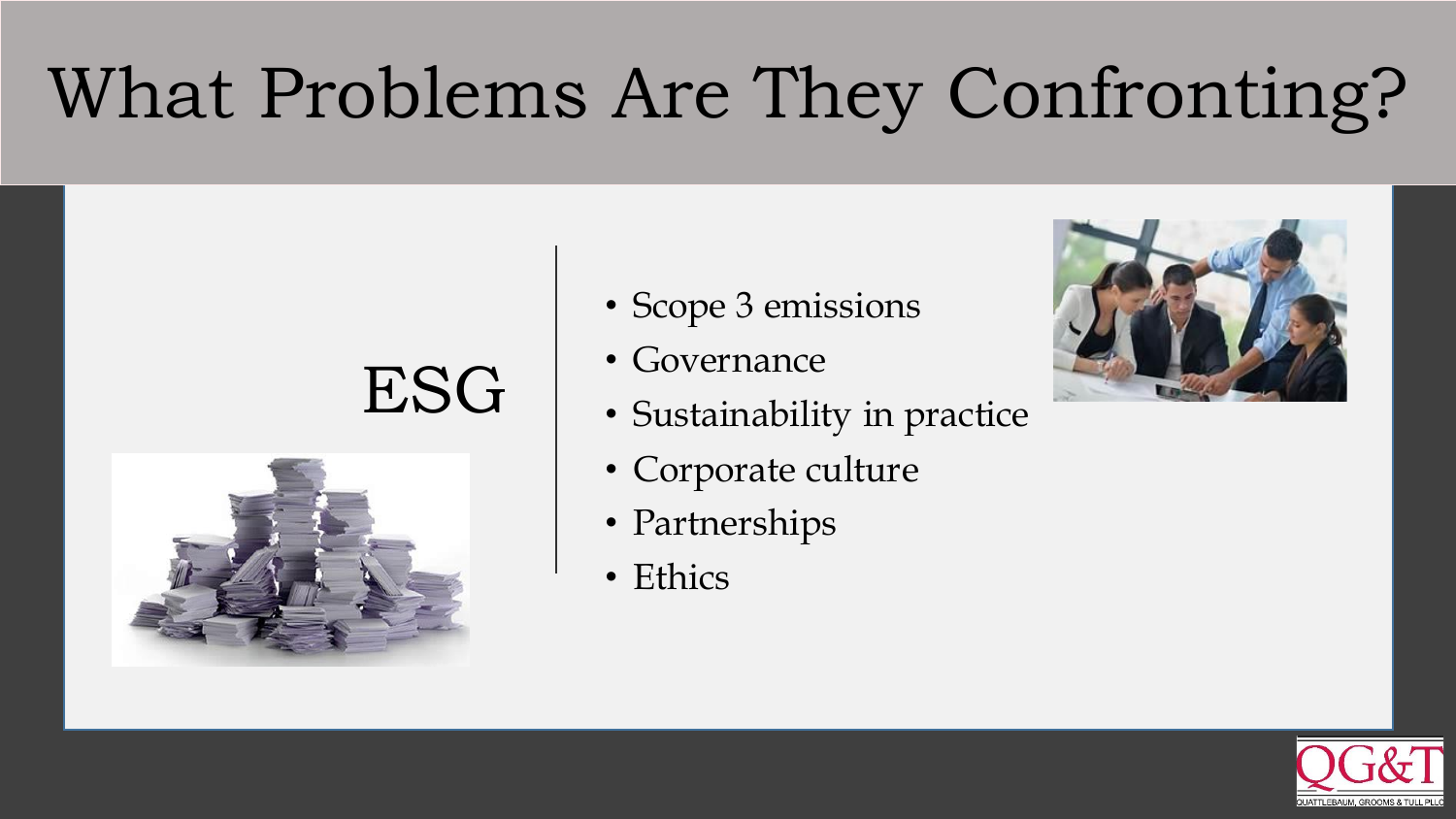# Why bother?





- Employee recruitment/retention
- Investor/Shareholder demand
- Customer demand



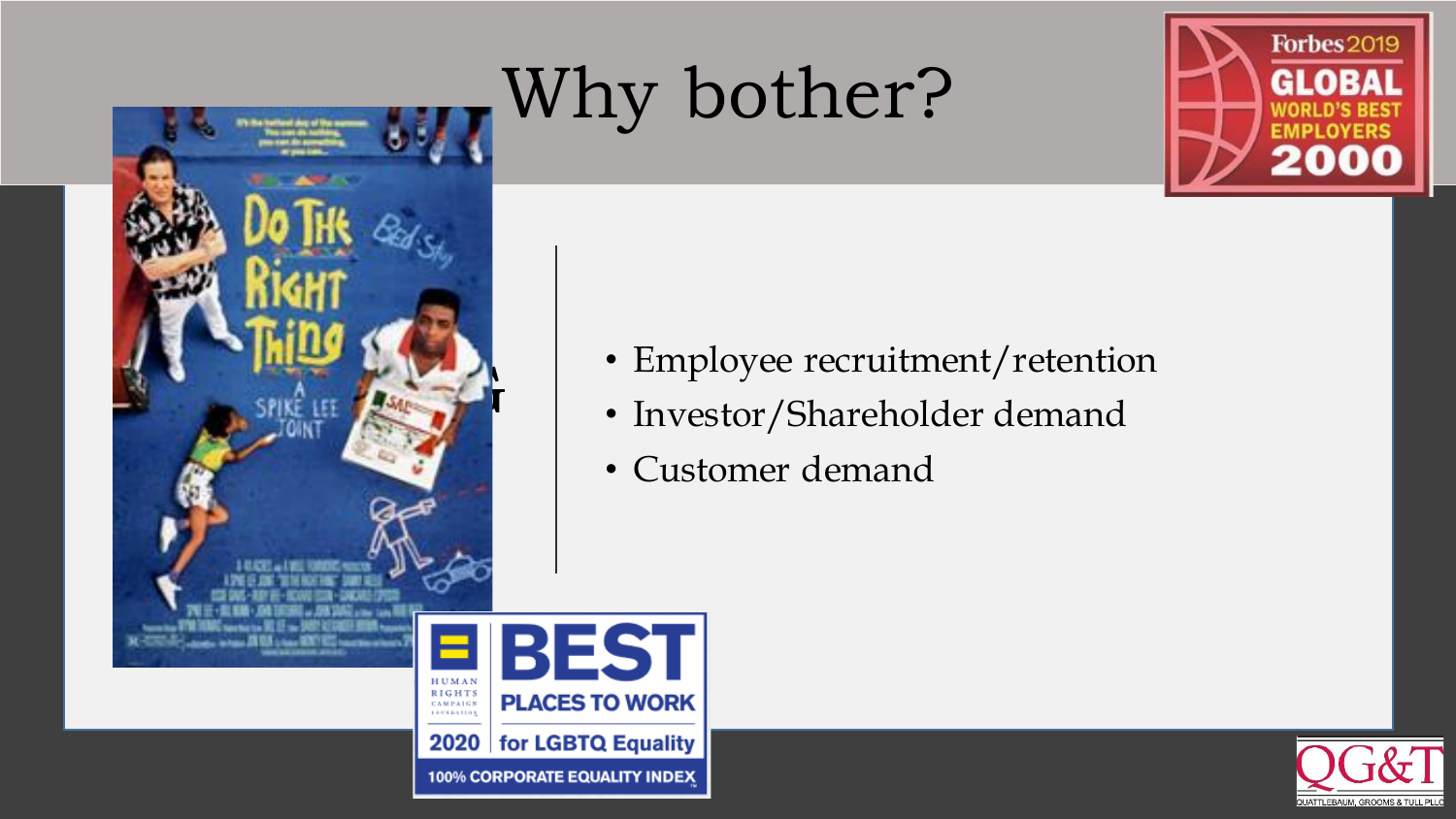

Elon Musk @ @elonmusk · May 18 Despite Tesla doing more for the environment than any company ever!

 $0.00$ 



## It determines how<br>
is with the leftist agenda.<br>
SG arena is not without controversy

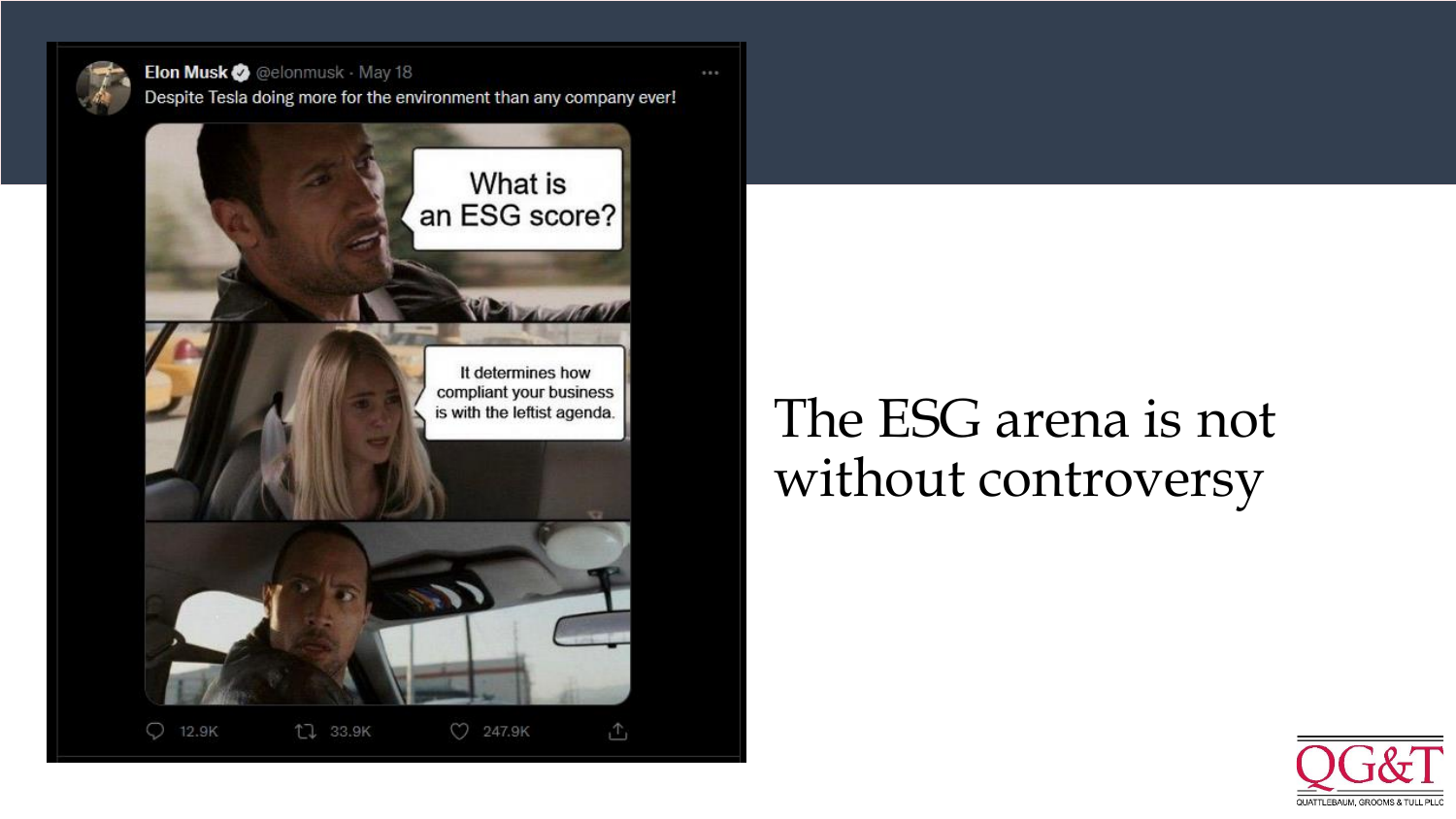# The U.S. Securities and Exchange Commission



• Back to the our regularlyscheduled presentation

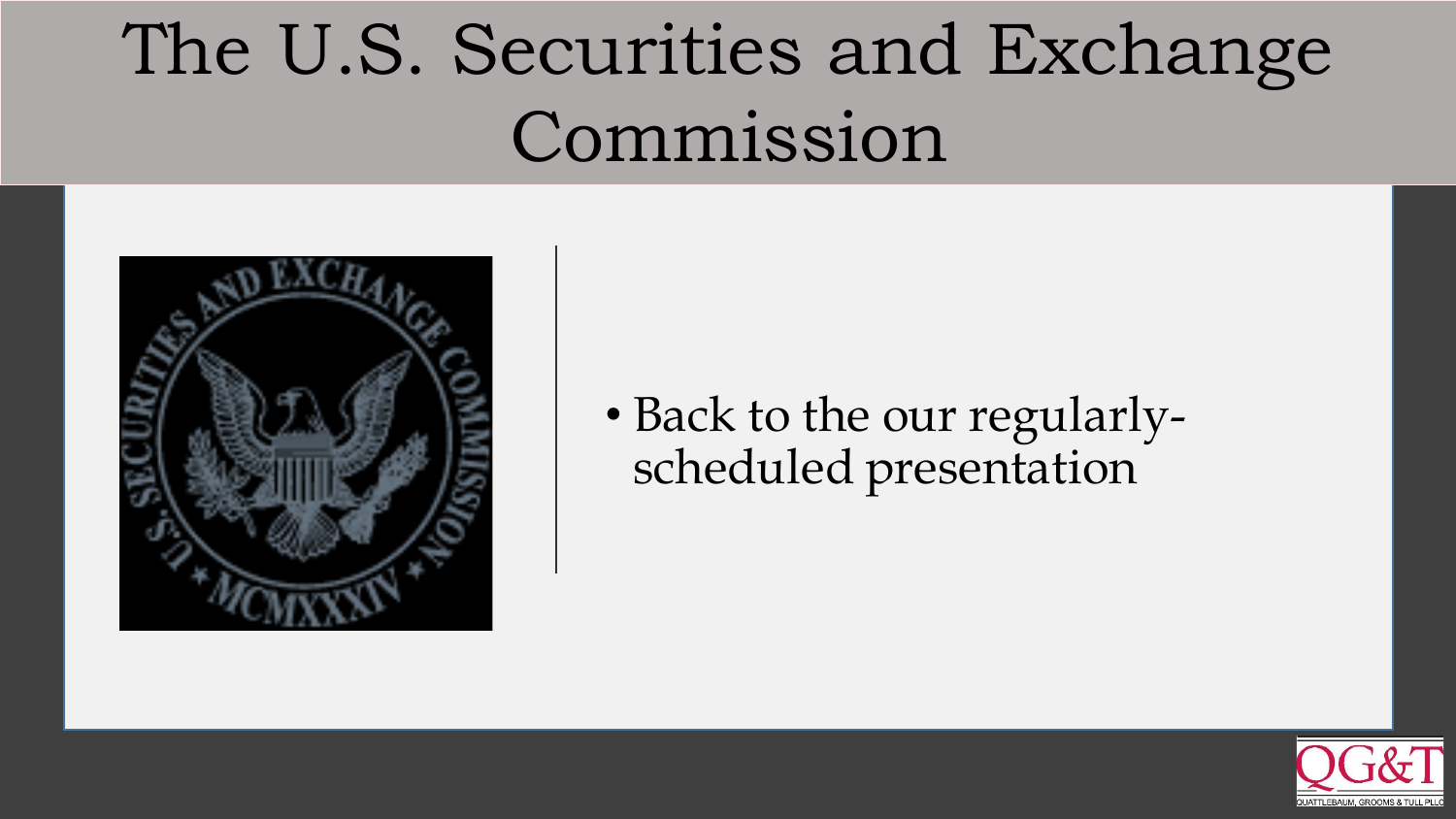#### Climate Metrics



- Greenhouse gas emissions
- Climate-related financial metrics
- Targets and goals



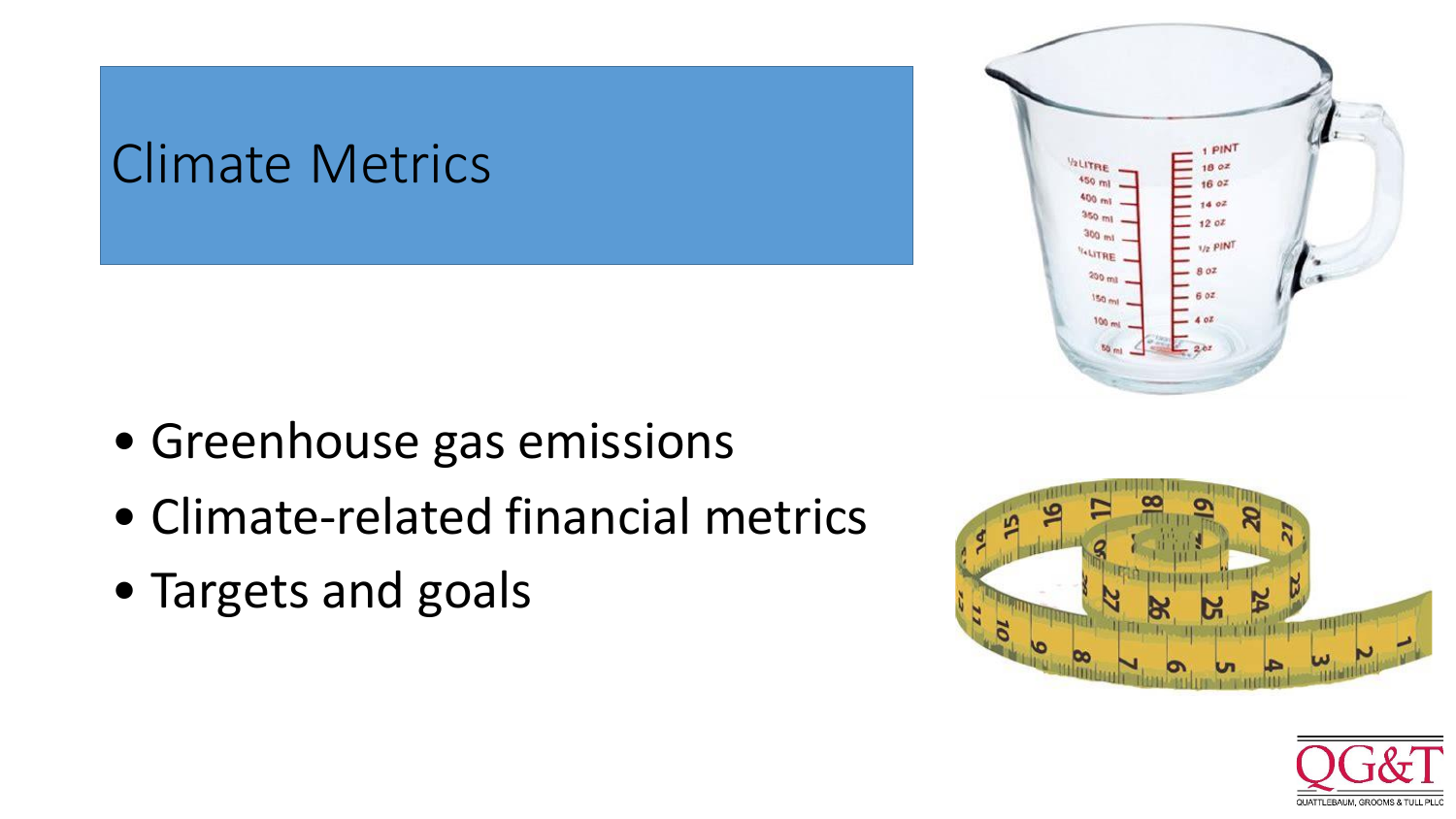# GHG Emissions

- Scope 1
- Scope 2
- Scope 3



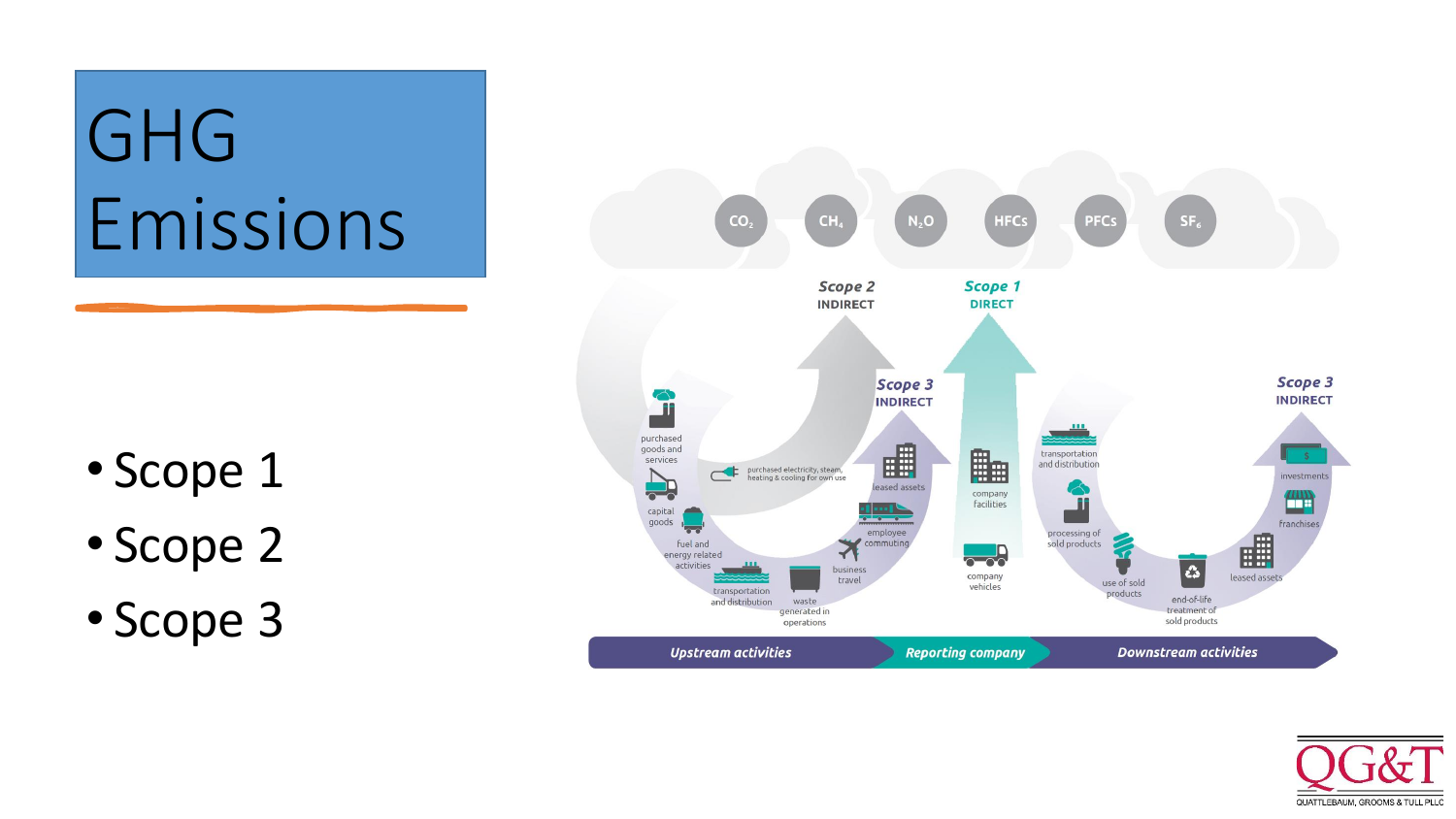#### Climate-Related Financial **Metrics**



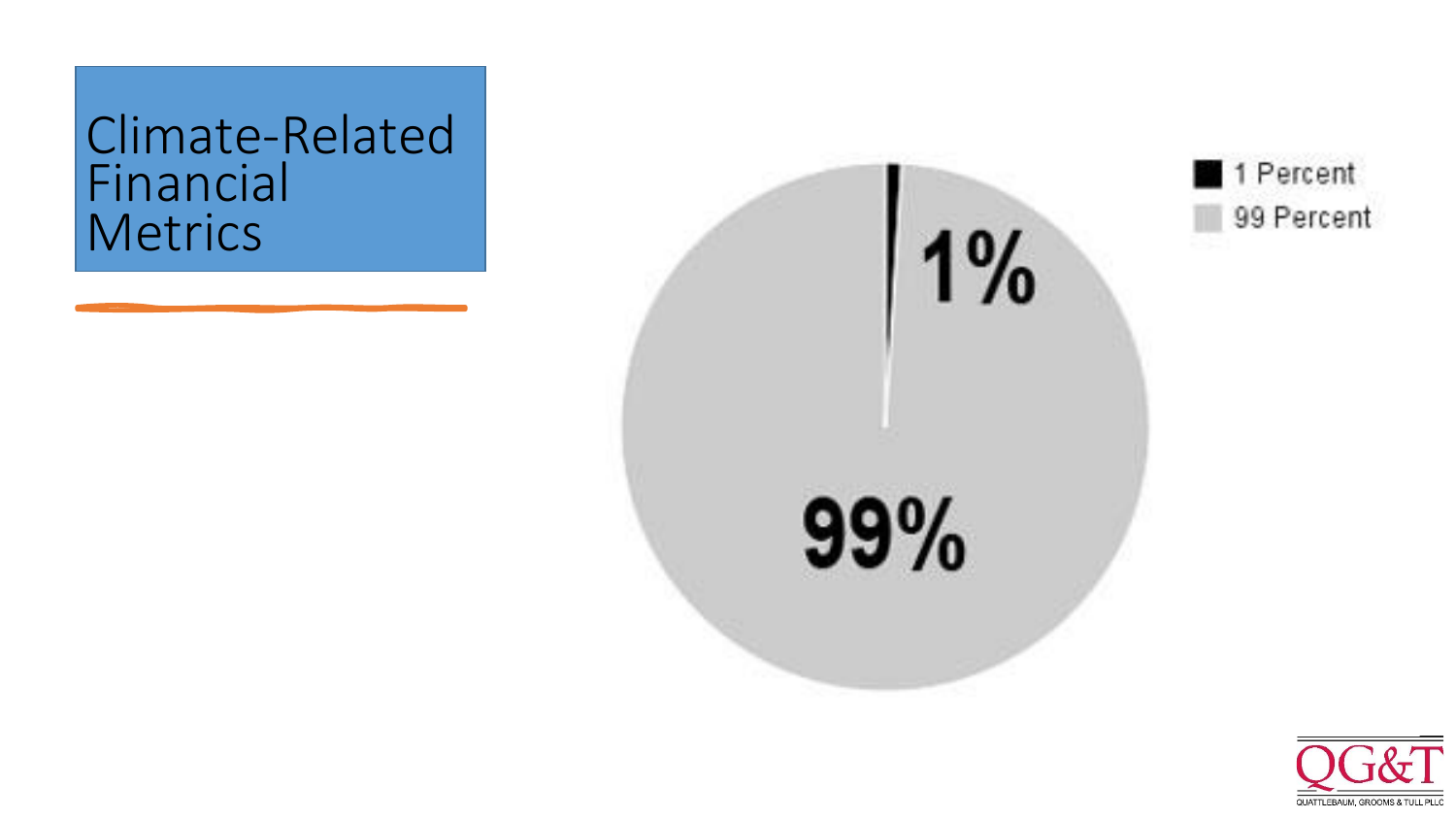

# Targets and Goals

**NUATTLEBAUM, GROOMS & TULL PLLC** 

take your paintbrush and . . .'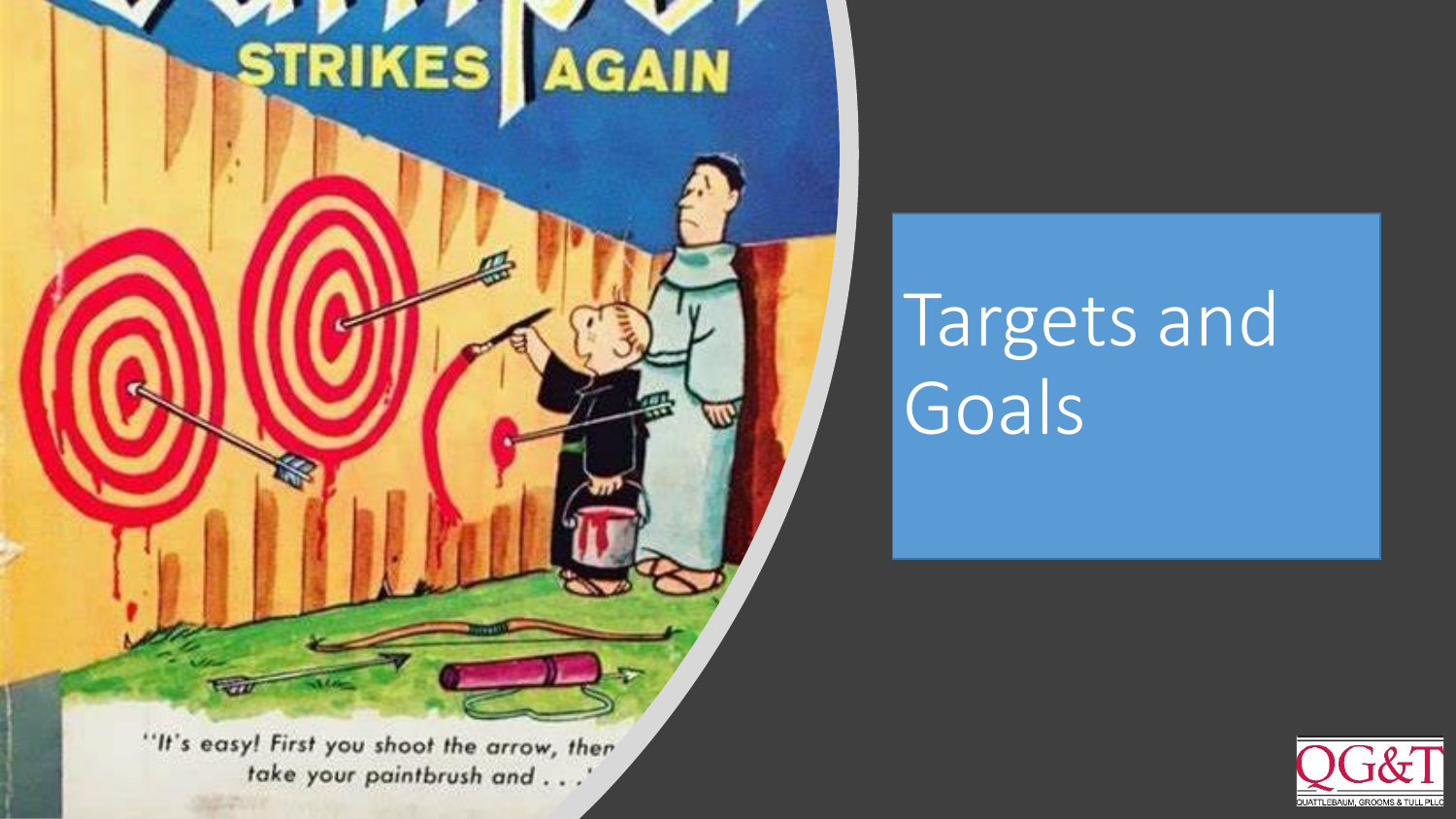# The U.S. Securities and Exchange Commission

The SEC hopes to finalize the rule by the end of 2022, which would make it effective for large accelerated filers' FY 2023 filings, due in early 2024.

Accelerated filers (FY 2024) and smaller reporting companies (FY 2025) would have delayed compliance requirements.



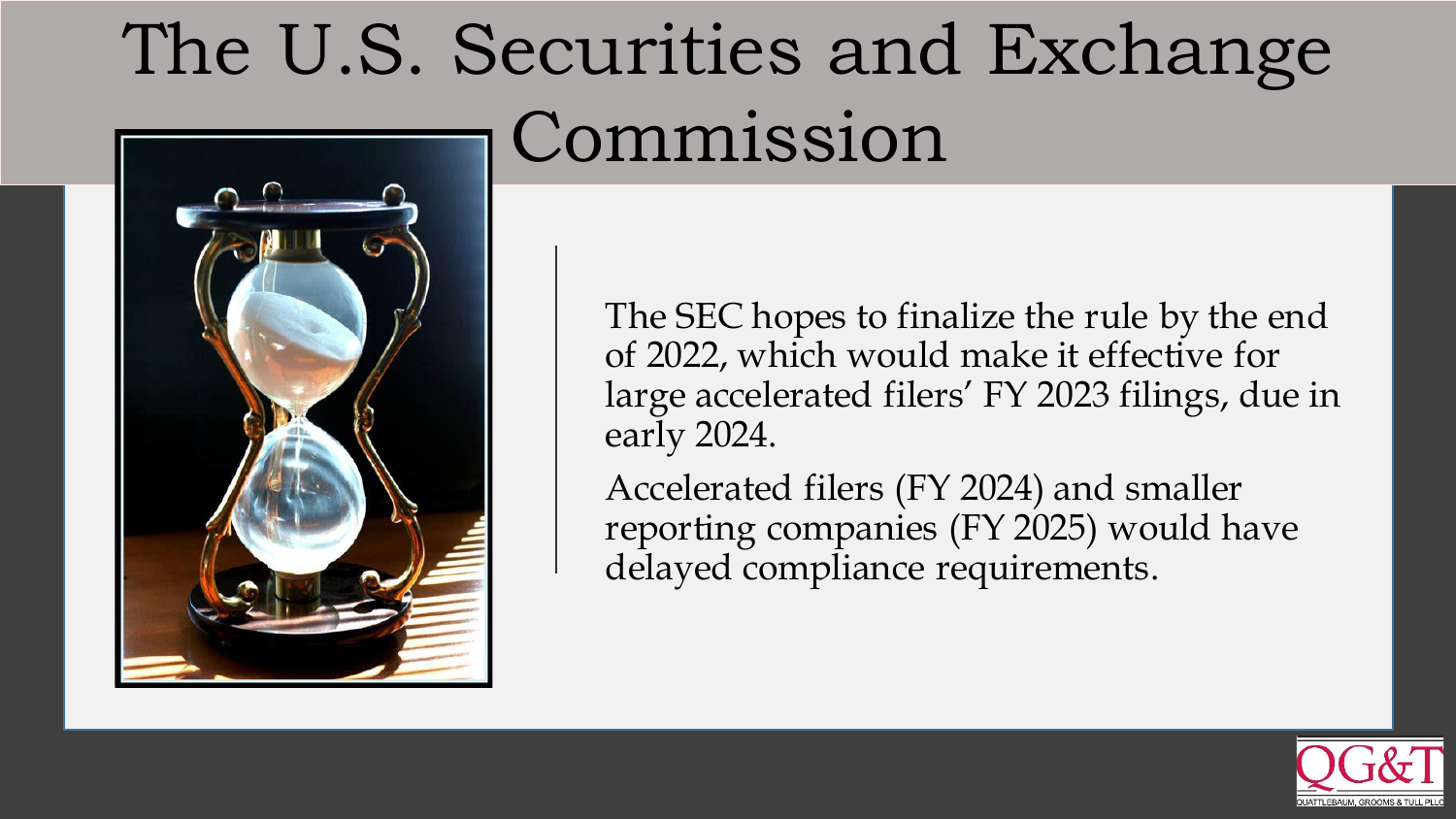### Climate Risks

- Climate-related risk
- Climate risk impacts
- Governance and risk management